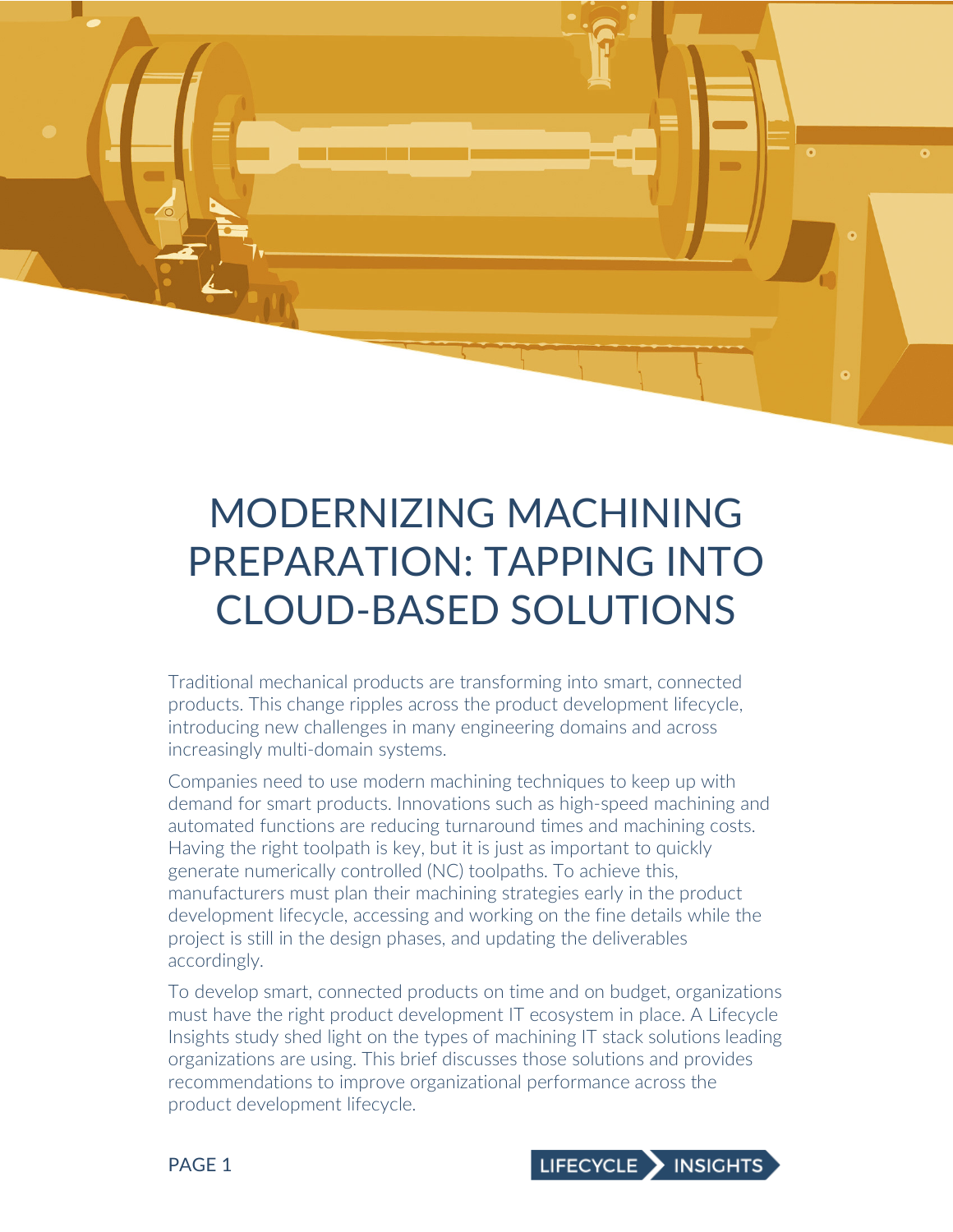## APPROACHES THAT DELIVER VALUE

Lifecycle Insights' 2020 Product Development IT Ecosystem Study investigated the impact of employing more progressive IT ecosystems in place of established ones, including those for machining strategies.

The Lifecycle Insights' benchmarking method categorized the respondents into three groups of equal size. Each organization is ranked as either most progressive, moderately progressive, or least progressive, according to the types of solutions in its product development IT ecosystem. When comparing these different organizations, the report revealed significant differences in the number of product-level prototypes built and tested, change orders executed after design release, and electronics respins. In total, the most progressive companies saved more than \$1,038,000 per year compared to the least progressive.

Machining solutions play a critical role in the development process. The study found that the most progressive organizations use a more diverse mix of solutions than their less progressive counterparts. They employ cloudbased solutions at a higher rate than the other respondent groups, but these are not the only solutions they use. The most progressive organizations commonly use file-based, locally installed applications as well. They also use applications connected to on-premise servers. The most progressive companies are not replacing traditional solution types altogether. They are simply augmenting them with cloud-based solutions.

# AUGMENTING TOOLPATH GENERATION WITH CLOUD SOLUTIONS

The study cohorts are clearly differentiated by the mix of traditional versus cloud-based applications they employ for the machining IT stack. The groups diverge further in their approaches to design release, the handoff from engineering to manufacturing. Once the machinists receive the designs, they can develop the relevant tooling and machining solutions.

Traditionally, design models are exported and imported into computer-aided manufacturing (CAM) solutions. However, this strategy is fraught with issues. The translation between different solutions often results in broken geometries, and machinists must spend hours fixing the resulting models. When any change is made to the design, the whole process must be repeated. The necessary fixes can be costly both in terms of money and product development delays. This places pressure on both the project budget and deadlines.

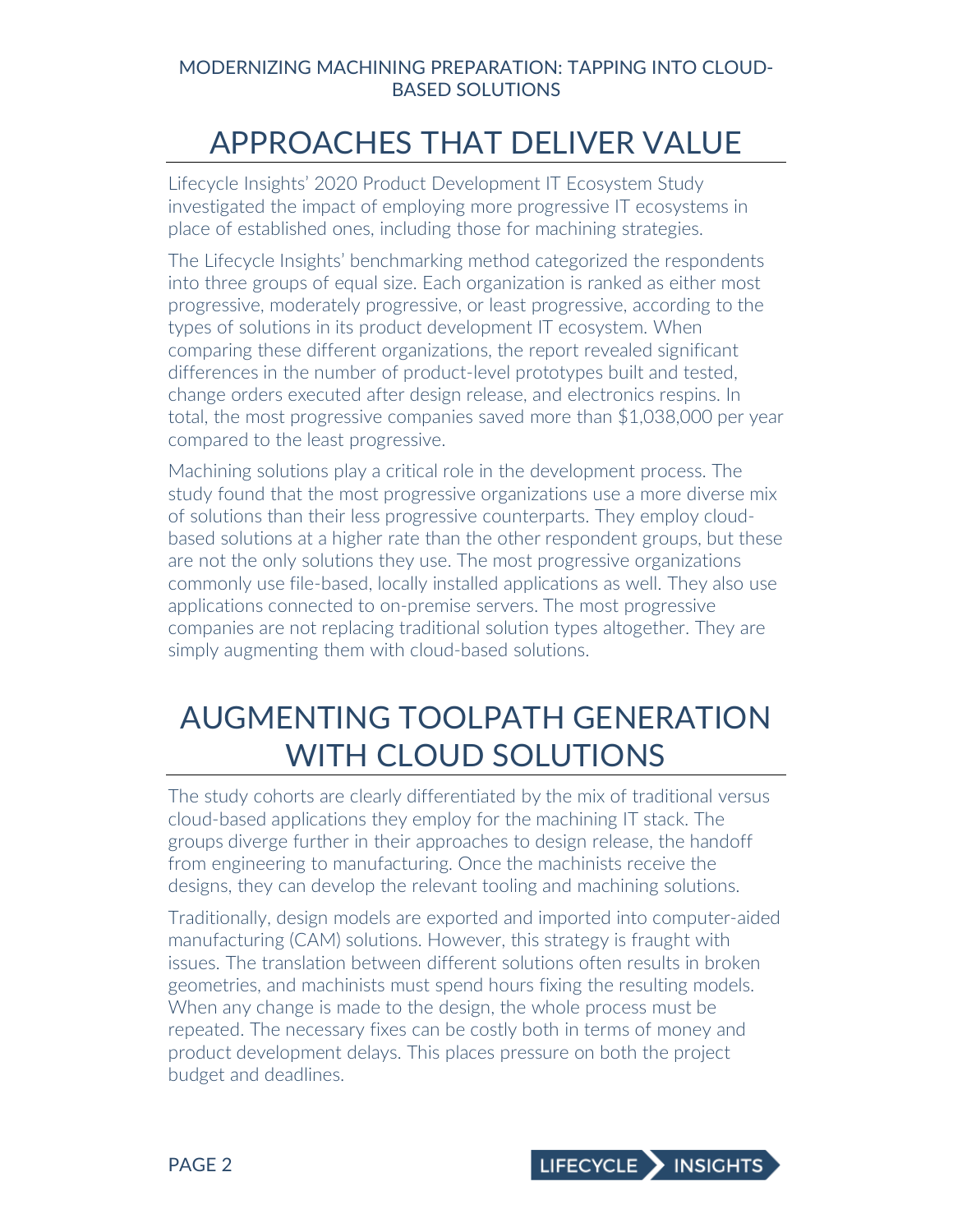The study revealed that the most progressive organizations mitigate translation issues between applications by using cloud-based solutions. Some 64% of the most progressive companies open mechanical design models using an integrated cloud solution. The same proportion open native files using an integrated suite. These solutions provide a smooth transition between the design and manufacturing stages. The design models do not need to be exported and imported across multiple CAD and CAM solutions, eliminating transition-related geometry errors.



Figure 1: Integration Approaches to Mechanical and Machining *- The most progressive use cloud-based solutions to share mechanical designs with machinists developing manufacturing models and numerically controlled toolpaths. Lifecycle Insights' 2020 Product Development IT Ecosystem Study*

There are many benefits to this strategy. Cloud-based solutions enable seamless late-stage changes. What's more, machinists can complete prep work earlier in the development lifecycle, even before design release. These integrated solutions allow companies to resolve issues as early as possible in the product development lifecycle, saving time and money. And thanks to the highly scalable nature of the cloud, organizations can deploy additional compute resources to keep pace with the demands of their computationally intensive machining models.

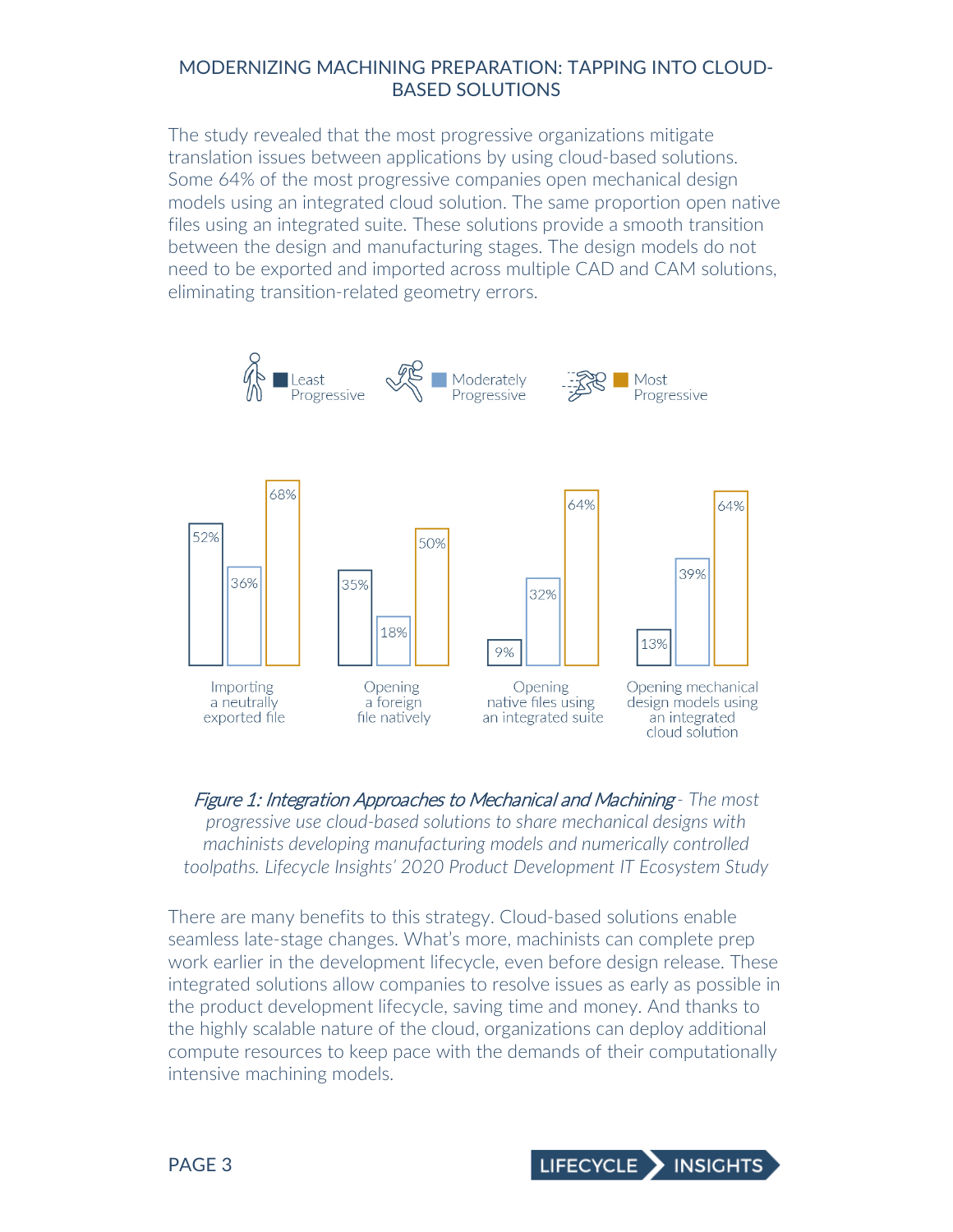# EMPLOYING CLOUD-BASED SOLUTIONS FOR COLLABORATION

Machining is growing in complexity, increasing manufacturing times. Highspeed machining can help, improving organizations' manufacturing efficiency and throughput levels.



Figure 2: Approaches to Sharing Machining Models *- The most progressive use cloud-based solutions to share and collaborate on machining models with suppliers, customers, and partners. Lifecycle Insights' 2020 Product Development IT Ecosystem Study*

When implementing high-speed machining, companies must ensure there are no clashes with other equipment that could lead to catastrophic damage on the factory floor. To achieve this, machinists must verify their toolpaths with simulations of the high-speed machining equipment at work. This allows them to predict, catch, and resolve clashes virtually before they ever get to the manufacturing floor.

Unfortunately, traditional file-based workflows work against these new approaches. They introduce time lags as files are transferred from one application to another. What should be a fast verification of a toolpath turns into days of waiting. In contrast, cloud-based technologies allow for a